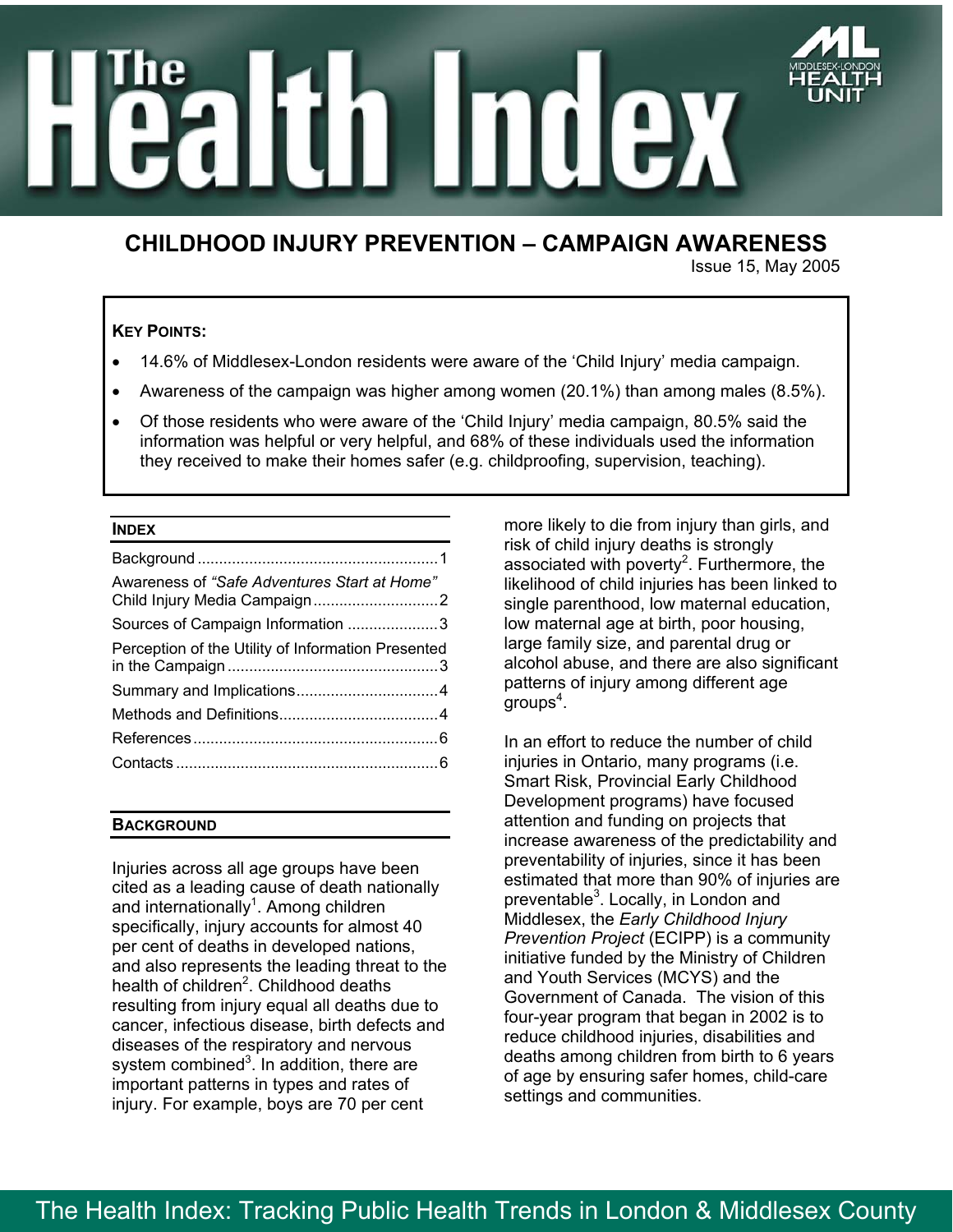Using the slogan '*Safe Adventures Start at Home*', a campaign was developed which aimed to increase awareness among parents and caregivers of children aged 0-6 years that injuries are the number one health risk for young children and that these injuries are predictable and preventable. The first stage of this comprehensive media campaign was launched in 2003 by a consortium of communitypartners<sup>a</sup> who are members of the London Safe Communities Child Safety Committee. Each year, waves of messaging with an underlying theme addressing the top causes of injury have been developed (e.g. falls, poisonings, burns, drowning, choking and suffocation) and disseminated using various forms of media including newspapers, radio and television ads, posters, hand-outs and transit shelter advertising. Across the southwest region, health units have worked together to ensure consistency of messaging in order to make the overall campaign more effective.

The data reported on in this issue of the *Health Index* focuses on the awareness of media campaign messages that were disseminated in 2004 to residents of London and Middlesex through the efforts of the London Safe Communities Child Safety Committee. Previous *Health Index* reports produced by the Middlesex-London Health Unit have studied local awareness of injury risk and attitudes among residents<sup>5</sup> and examined parental knowledge and attitudes towards injury<sup>6</sup>. This Health Index provides an analysis of the data collected in the Parent Survey that was collected for the Middlesex-London Health Unit between July 14 and December 5, 2004. A sample of 563 randomly-selected households in London-

l

Middlesex in which children under the age of 12 years were living were included in the survey. Of the 563 residents who participated in the survey, 65.5% were parents or primary caregivers of children 0-6.

# **AWARENESS OF '***SAFE ADVENTURES START AT HOME'* **CHILD INJURY MEDIA CAMPAIGN**

Among Middlesex-London residents who responded to campaign awareness questions in the Parent Survey, 14.6% (+/- 2.9%) were aware of the Child Injury Media Campaign. Upon analysis of different locational and demographic variables (i.e. gender, age, socio-economic status), it is evident that the only significant difference in awareness was by gender, with females being more aware of the campaign than males. Although there were no significant differences among other variables, the results of the analyses are presented below.

- **Gender**: Females in Middlesex-London were more likely to report awareness of the media campaign (20.1%  $\pm$  4.5%) than males  $(8.5\% \pm 3.5\%).$
- **Place of Residence: There was no** significant difference between London residents (15.7%  $\pm$  3.5%) and residents of Middlesex County (12.1%  $\pm$  5.7%) with respect to campaign awareness.
- **Average Age of Children**: There were no significant differences in levels of awareness among parents with one-totwo children between the ages 4-11 14.8% ( $\pm$  3.5%), aged 1-3 19% ( $\pm$  6.1%) or less than one years of age 15.8%  $(\pm 9.5\%)$ .
- **Age:** No residents aged 18-24 indicated that they had knowledge of the media campaign and there were no differences in the levels of awareness by age group [**age 25-34**: 19.3% (± 6.3%); **age 35-44**: 14.1% (± 4.2%); **age 45+:** 10.3% (± 7.2%)].

The Health Index: Tracking Public Health Trends in London & Middlesex County 2

<span id="page-1-0"></span>a Community Partners include: the Middlesex-London Health Unit, Growing Concern Child Care, London District Catholic School Board, London Health Science Centre, Thames Valley District School Board, Conseil scolaire de district des écoles catholiques du Sud-Ouest-Bureau de London, Ontario Early Year Centres (Westmount and Ilderton Satellite), London Fire Services, London Bridge Child Care Services, London Police Department, The Canadian Red Cross, Ontario Provincial Police and the YMCA (Safety Village).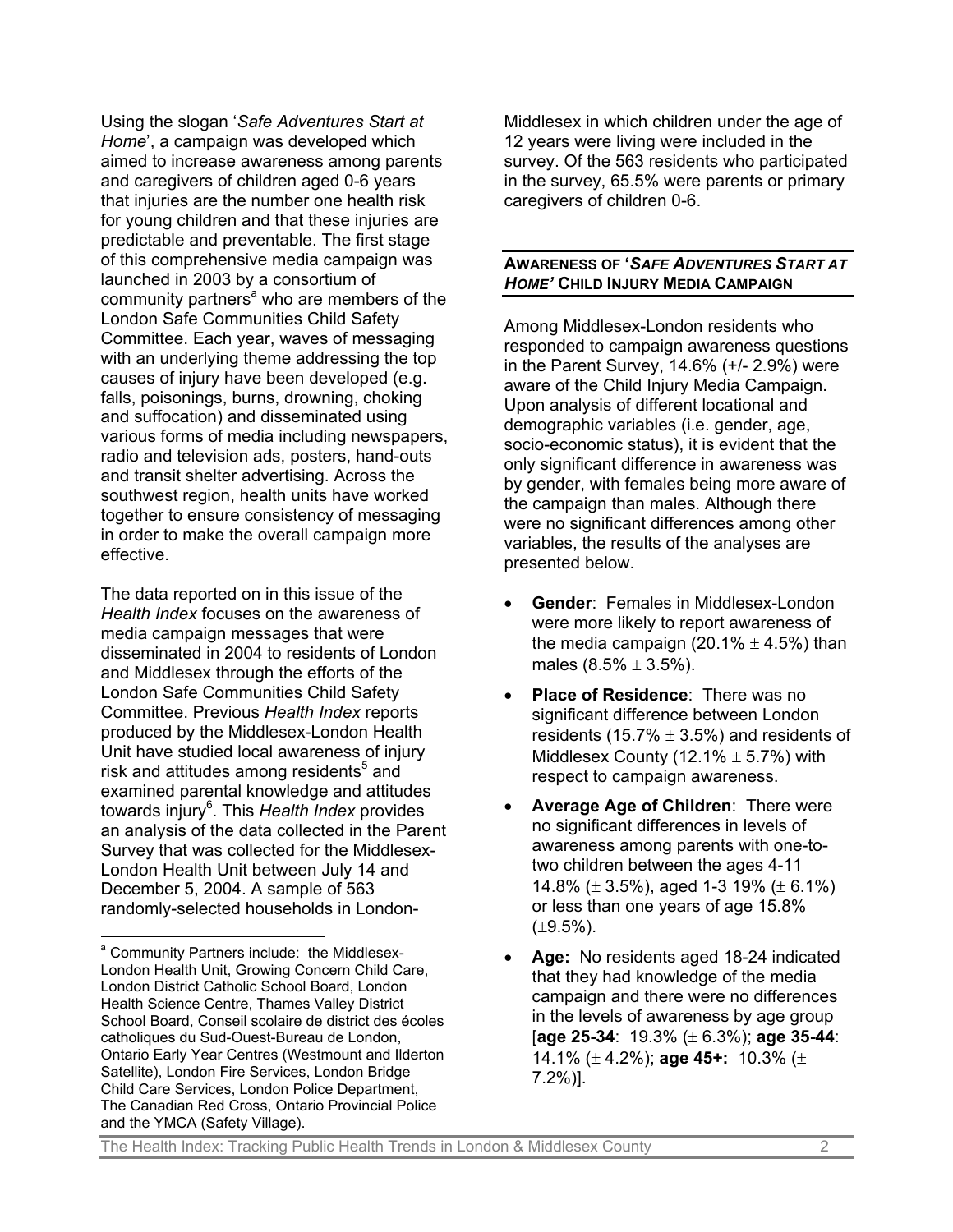- **Education:** There were no significant differences in levels of awareness of the campaign by highest level of education achieved. Due to the small number of individuals in the sample, awareness among individuals with less than a high school education could not be released. Among individuals with a high school education, awareness was  $15\%$  ( $\pm$  5.3%), and was  $15.1\%$  ( $\pm$  3.7%) among postsecondary graduates.
- **Household Income:** There were no significant differences in awareness of the campaign based on annual household income.

### **SOURCES OF CAMPAIGN INFORMATION**

Residents who had reported that they were aware of the media campaign were asked in an open-ended manner (i.e. not prompted) to identify the source from which they received information about the campaign. The '*Safe Adventures Start at Home'* campaign used a variety of media to translate messages about safety to the community. Parent survey participants demonstrated no significant differences in types of media cited as the source of information about the campaign. Print materials, including pamphlets, colouring books, newsletters and flyers, were cited by 28%  $(\pm 9.7%)$  of residents, while mass media sources including newspaper, radio, TV and magazines were noted by 25.6% (±9.4%). Other media sources of information included community locations such as schools, daycares, Ontario Early Years Centre locations and libraries at 17.1%  $(\pm 8.1\%)$ ; transit shelters, bus ads and posters/displays at  $13.4\%$  ( $\pm$  7.4%), and referrals from friends, family, colleagues and health care providers at  $11\%$  ( $\pm$  6.8%). No residents cited the internet or websites as sources of media campaign messages.

# **PERCEPTION OF THE UTILITY OF INFORMATION PRESENTED IN THE CAMPAIGN:**

A further component of the campaign awareness survey was to determine whether or not the media campaign and its messages resulted in behaviour changes among residents. To this end, residents were asked if they found the information in the campaign to be useful to them. Altogether, 80.5% of residents said that they found the information to be helpful (29.3%  $(\pm 9.9\%)$ ) or very helpful  $(51.2\%$  ( $\pm$  10.8)). Of those individuals who stated that they found the information in the campaign to be helpful,  $68.2\%$  ( $\pm$  11.2%) stated that they had used the information to make their homes safer. Three important changes that were noted among residents that include increased childproofing of the home (51.3%  $\pm$  15.7%), supervision of children (17.8%  $\pm$  11.2%), and teaching children about possible dangers in the home  $(15.4\% \pm 11.3\%)$ . Figure 1 demonstrates the perspective of all residents who were asked about the utility of the information presented in the campaign (i.e. 80% of residents found the information helpful and 54% said they changed their behaviour as a result).

### **Figure 1 – Utility of Information Presented in the Campaign to Residents**



Source: Parent Survey, 2004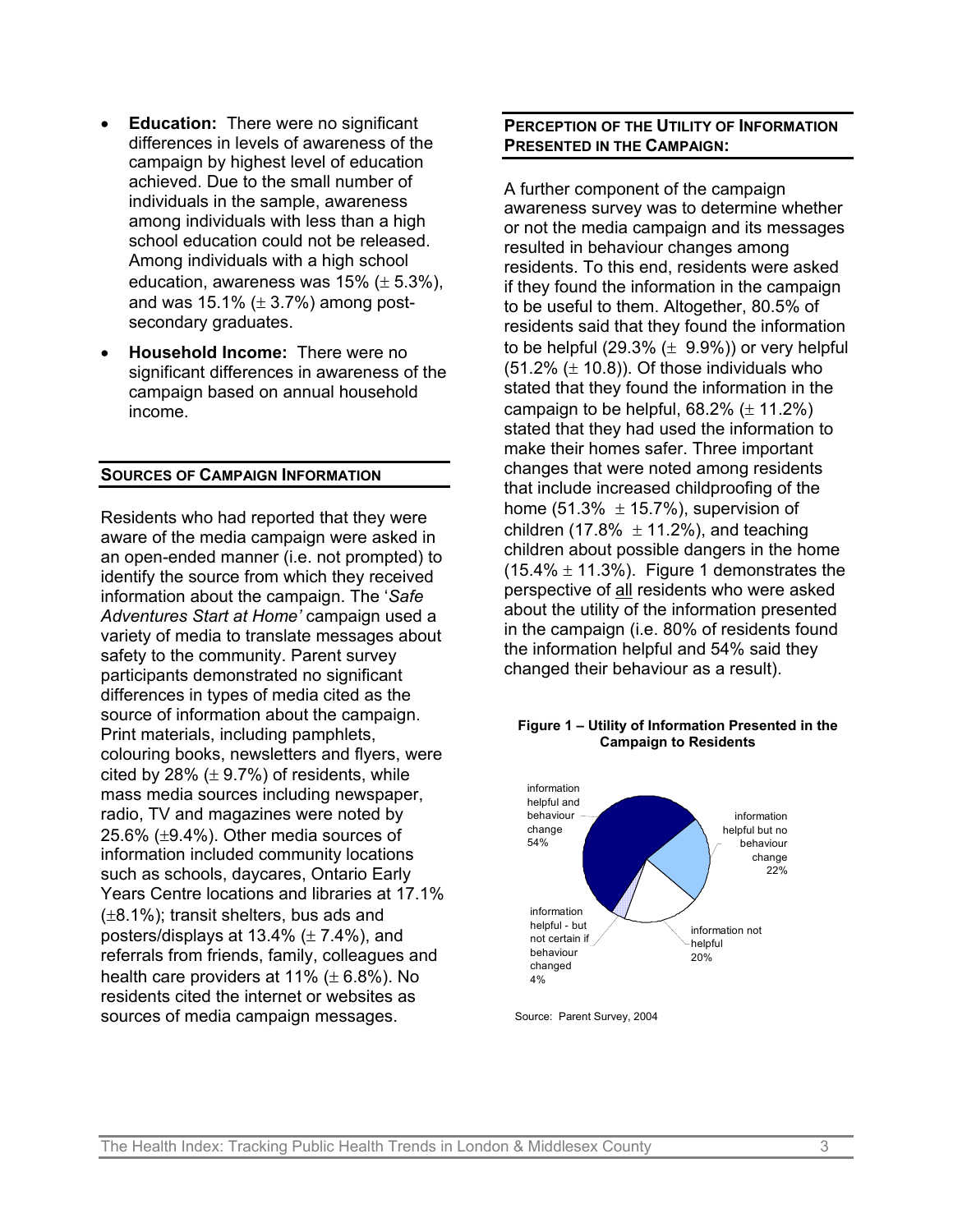## **SUMMARY AND IMPLICATIONS:**

The '*Safe Adventures Start at Home'* campaign is a regional media campaign that began in 2003. It is important to acknowledge that one of the most significant results of this Health Index is the apparent low rate of recognition of the campaign among Parent Survey respondents, particularly among males. These low rates of recognition could be the cumulative result of any number of factors, and they should be explored while planning subsequent phases of the injury campaign. In 2003, the slogan used in media messages was '*Safe Adventures Start at Home'*; in 2004 the campaign focused primarily on falls prevention with '*Little Climbers Take Big Risks*'.

As a result of the new focus of media messages, the public may not have made the connection between the two programs, although both names did appear on all campaign materials. The Parent Survey asked residents only about '*Safe Adventures Start at Home*', thus this may have led to confusion between the title and subtitles and as a result, lowered campaign awareness. Thus, it is suggested that for future waves of media messages, that both the slogans continue to be included on all print materials, or reorganized to emphasize the slogan: '*Safe Adventures*'. In addition, future editions of the awareness survey should directly ask residents if they have heard of '*Safe Adventures Start at Home'* and/or '*Little Climbers Take Big Risks'*, or if they are aware of other relevant safety/injury prevention messages that were included in the campaign.

There were three waves of media in 2004 during the months of May, October/ November, and in December which included radio, billboards, transit shelters, cinema ads and print media, although not all components were included in each wave. However, there were no significant differences in awareness between the first wave of campaign at 14.3% (±5.4%) (surveys conducted July-Sept) and the second and third waves of the campaign

at 15.1%  $(\pm 3.5\%)$  (surveys conducted Oct-Dec). Thus, it seems that low rates of awareness of the campaign were not necessarily related to the timing of the campaign and the beginning of the parent survey. Perhaps the timing of the campaign in the summer months and then in the busier fall months may have resulted in reduced levels of awareness. Thus, it is important to develop a plan for the next waves of media that will consider the best timing for the dissemination of messages.

With regards to gender-specific awareness, it is evident that males were less likely to report being aware of the media campaign messages; consequently, consideration should be given to developing future campaigns that target this group, specifically. Although the overall awareness of the media campaign was low among both males and females, it is evident that the messages disseminated in the '*Safe Adventures Start at Home'* campaign did reinforce the importance of childproofing, appropriate levels of supervision and teaching children about risks and potential dangers among residents. Furthermore, despite the fact there were no significant differences in awareness between county and city residents, it remains a significant challenge to disseminate media messages to the rural areas since many of the media employed to disseminate messages are available only in an urban environment (i.e. bus ads, transit shelters).

# **METHODS AND DEFINITIONS**

All data reported in this *Health Index* are taken from the Parent Survey-2004 that was collected for Middlesex-London Health Unit by the Institute of Social Research (ISR) at York University. This survey is based on questions developed for the Rapid Risk Factor Surveillance System (RRFSS). The purpose of the specific series of questions (Child Injury Prevention: Campaign Awareness) included in this survey was to monitor public awareness of media campaign messages and possible behaviour changes in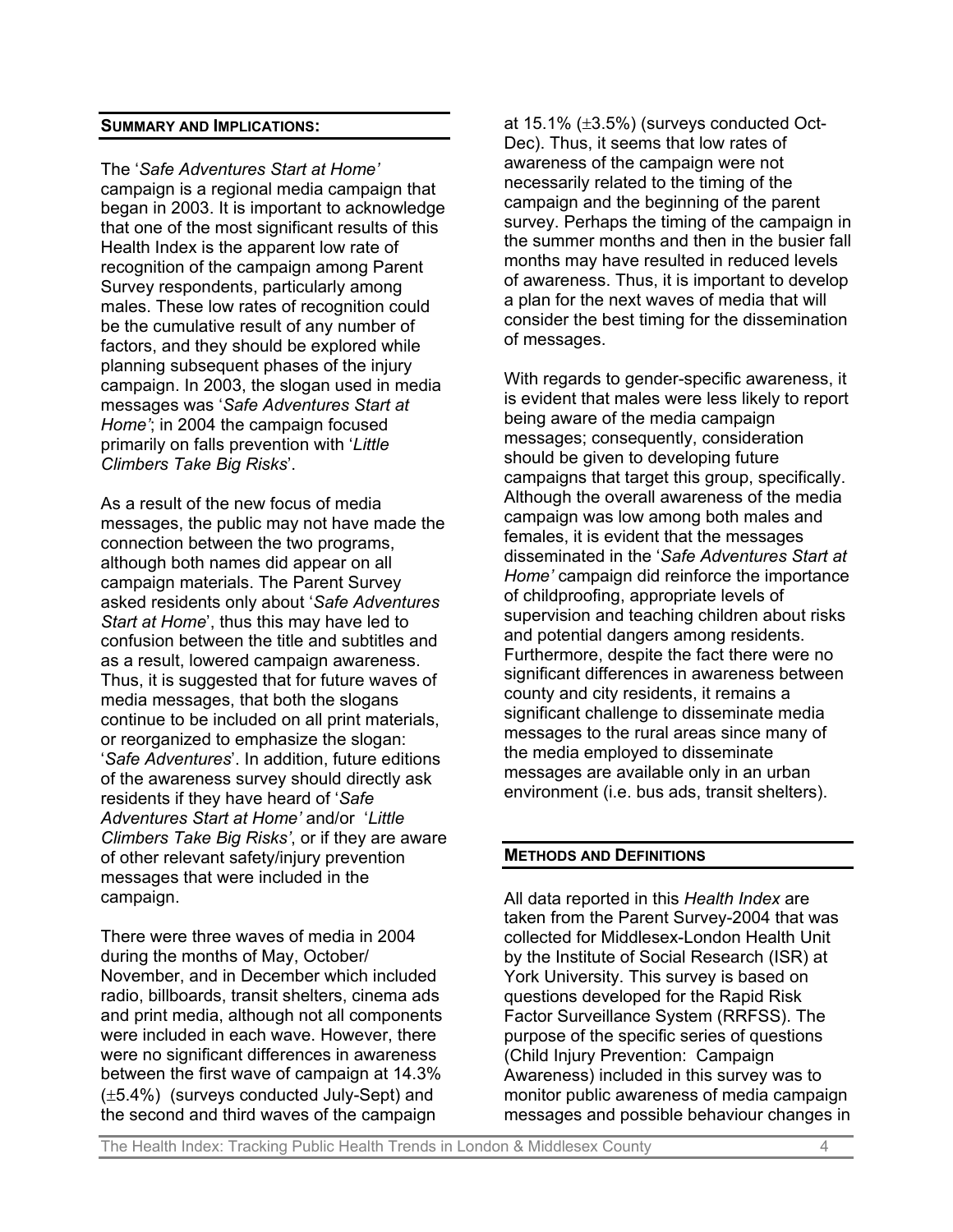response to information presented during the media campaign to prevent child injury. Each question in the media campaign awareness module was analyzed by respondents' place of residence (Middlesex County or City of London), gender, age of children, marital status and socio-economic status (education and income).

The data in the Parent Survey were collected from 563 households in London and Middlesex County. Health issues related to pregnancy, breast feeding, and safety concerns involving car seat use for children, were examined in this study as well as the ways in which caregivers perceive accidents, injuries and illness among young children. Approximately 100 parents/caregivers in London and Middlesex County were interviewed each month on topics relevant to parents and their children between March to November 2004. Randomly-selected households in which there were children under 12 years of age were included, and the adult in the household who was 18 years of age or older who would be having the next birthday was interviewed. Once an individual was identified as the person with the next birthday, every effort was made to complete the interview with the appropriate respondent; the respondent did not need to be a parent or primary caregiver to participate in the survey. It is the intention of the Safety Committee to complete an assessment of community awareness upon completion of the media campaign project in order to determine if rates of awareness increased over the life of the project.

All percentages in this Health Index are provided with 95% confidence intervals. Differences in proportions were considered significant at p<0.05. In accordance with the RRFSS analysis guidelines, "Don't know" and "Refused" responses were retained in the denominator for all calculations. Results were subject to suppression if any one of the following conditions existed: denominator of a rate was less than 30, numerator was less than five or if the co-efficient of variation was greater than 33.3.

The media campaign module of the Parent Survey was comprised of the following six questions:

- 1. How often do you have children under the age of seven in your home: would you say always, often, sometimes, rarely or never?
- 2. Have you heard or read about "safe adventures start at home", a campaign to prevent childhood injury?
- 3. How did you hear or read about "safe adventures start at home"?
- 4. Was this child injury prevention information very helpful, somewhat helpful or not helpful to you?
- 5. Have you used the information you learned in this campaign to protect children from injury in your home?
- 6. How have you used this information in your home to protect children from injury?